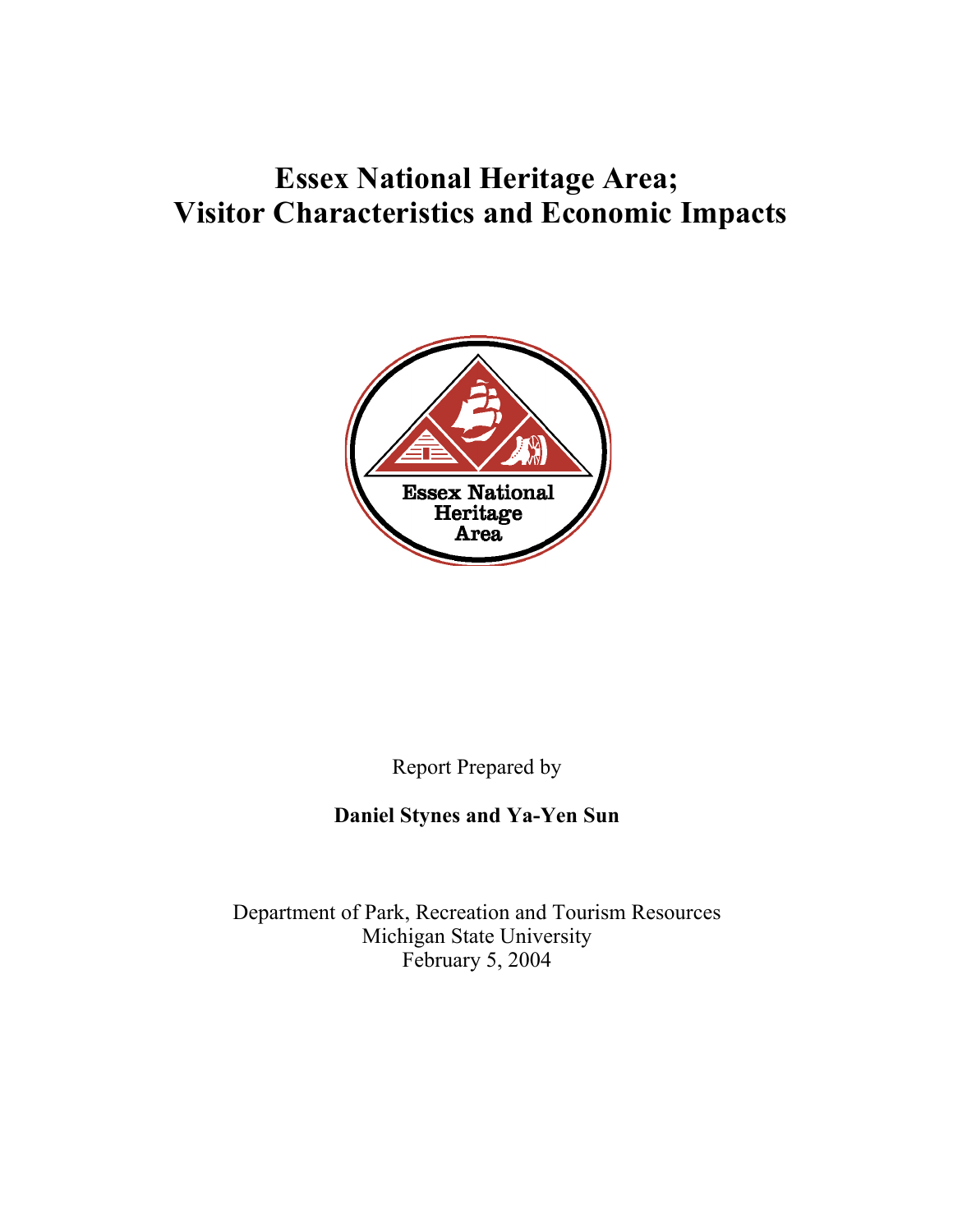# **Table of Contents**

| Economic Impacts of Visitors to the Essex National Heritage Area (ENHA) 11 |  |
|----------------------------------------------------------------------------|--|
|                                                                            |  |
|                                                                            |  |
|                                                                            |  |
|                                                                            |  |
|                                                                            |  |
|                                                                            |  |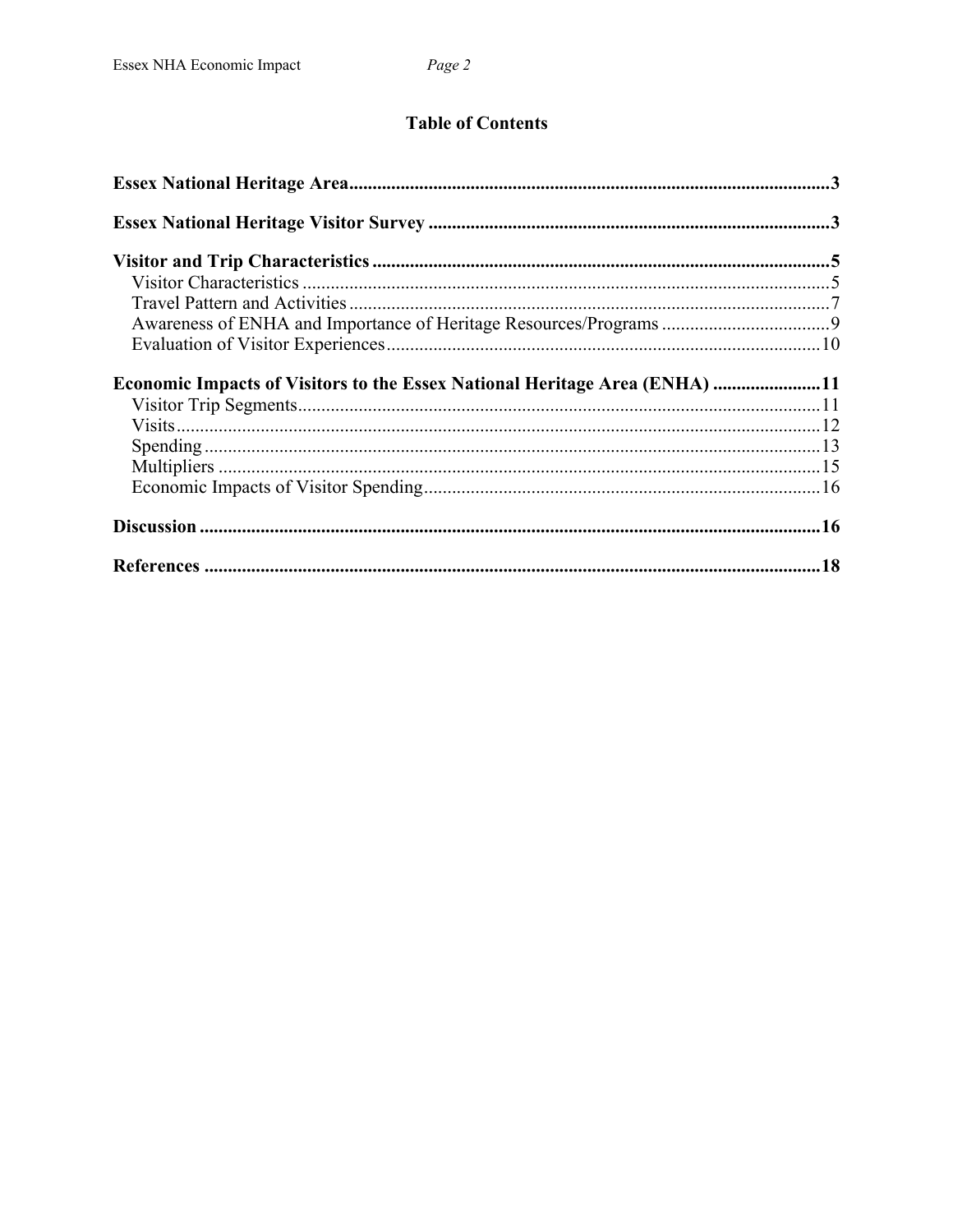#### **ESSEX NATIONAL HERITAGE AREA**

The Essex National Heritage Area (ENHA) was designated by the U.S. Congress in 1996. The heritage area covers 500 square miles of eastern Massachusetts in Essex County north of Boston (Figure 1). The heritage area encompasses hundreds of historic sites and heritage attractions covering historic themes of early settlement, maritime history and the industrial

revolution. Major attractions are located in Salem, Newburyport and Gloucester. A variety of other historic sites and tourist attractions are located in smaller towns and rural settings throughout the region. The area also features historic seaports and New England towns, industrial mills, marshes and beaches, working farms and extensive trail systems. The Essex NHA is managed by Essex National Heritage Commission (ENHC).



**Figure 1. Essex County and Towns, MA**

## **ESSEX NATIONAL HERITAGE VISITOR SURVEY**

The purpose of this study is to establish some baseline characteristics of ENHA visitors and to estimate the impacts of visitor spending on the region's economy. The ENHA visitor survey was conducted from July to December 2004 at 10 sampling locations across Essex County (Table 1). The survey was designed to gather basic visitor and trip characteristics and especially data necessary to estimate economic impacts of visitor spending using the MGM2 model (Stynes, Propst, Chang and Sun, 2000) . General survey procedures are outlined in a guidebook being followed at several heritage areas (Stynes and Sun 2003) .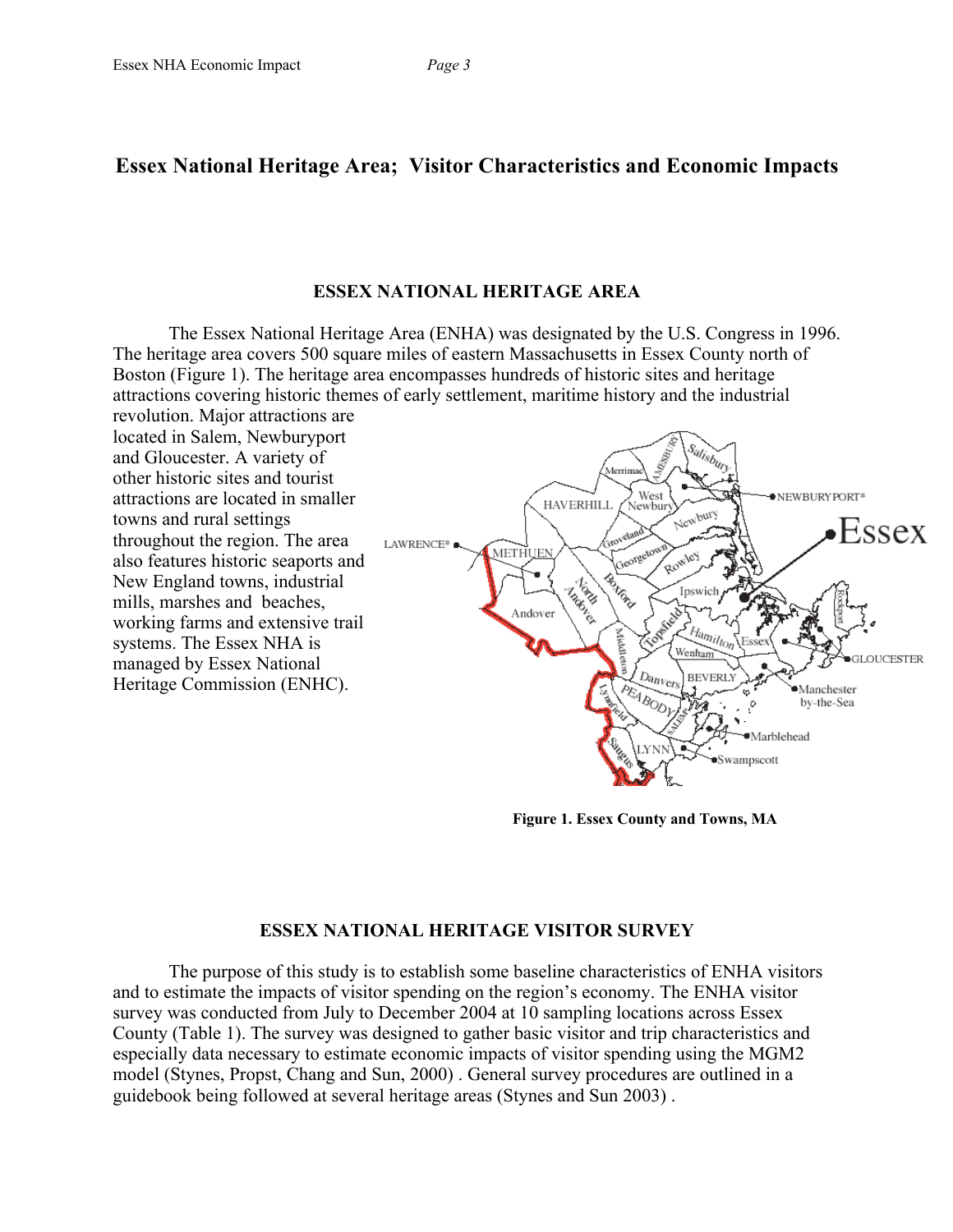ENHA staff helped identify sampling locations and carried out data collection procedures. Technical assistance with the survey design and data analysis were provided by Michigan State University. The visitor survey uses a two-stage approach, contacting visitors at heritage sites where a short initial survey is conducted. One adult member of each party was interviewed. Subjects were then asked if they are willing to complete a more extensive mailback survey at the end of their trip. The mailback survey measured spending patterns, activities, evaluations of visitor experiences and more detailed trip information. Mailback surveys were sent to participants after they arrived back home.

The on-site survey generated 347 responses. Less than half of the subjects agreed to participate in the mailback portion. The response rate to the mailback survey was 44%, yielding 65 completed mailback responses (Table 1). A third of the on-site sample was generated at the Salem Regional Visitor Center and 27% was generated at the Gloucester Visitor Welcome Center.

|                                           |        | Pct of On- Agree for |     |                   | Response | Response |
|-------------------------------------------|--------|----------------------|-----|-------------------|----------|----------|
|                                           | Onsite | site                 |     | mailback Mailback | rate I   | rate II  |
| Sampling locations                        | (A)    | Surveys              | (B) | (C)               | (C/A)    | (C/B)    |
| Gloucester Visitor Welcoming Center       | 93     | 27%                  | 50  | 23                | 25%      | 46%      |
| Ipswich Visitor Center                    | 6      | $2\%$                | 3   |                   | 17%      | 33%      |
| Wenham Museum                             | 10     | 3%                   | 5   | 3                 | 30%      | 60%      |
| Joppa Flats Visitor Center                | 12     | 3%                   |     | 2                 | 17%      | 40%      |
| Lawrence Heritage State Park              | 2      | $1\%$                | 0   | 0                 | $0\%$    | $0\%$    |
| Newburyport Maritime Society Custom House | 10     | 3%                   | 5   | 2                 | 20%      | 40%      |
| House of the Seven Gables                 | 67     | 19%                  | 26  | 12                | 18%      | 46%      |
| Marblehead Chamber of Commerce            | 5      | $1\%$                |     | 0                 | $0\%$    | $0\%$    |
| Peabody Essex Museum                      | 32     | 9%                   | 17  | 10                | 31%      | 59%      |
| Salem Regional Visitor Center             | 111    | 32%                  | 37  | 12                | 11%      | 32%      |
| Total                                     | 348    | 100%                 | 149 | 65                | 19%      | 44%      |

#### **Table 1. Sample Size and Responses Rates by Sampling Locations**

With the wide range of ENHA attractions and locations, we cannot guarantee that the survey sample is completely representative of all ENHA visitors. The majority of the sample comes from the two visitor centers and a few primary attractions. The sample likely under-represents local visitors, repeat visitors and visitors staying with friends and relatives. Spatial patterns will be skewed toward Salem and Gloucester, where the majority of visitors were contacted.

Visitor characteristics and trip patterns are summarized first. Spending patterns and other variables critical to the economic impact analysis are presented within the economic impact analysis section.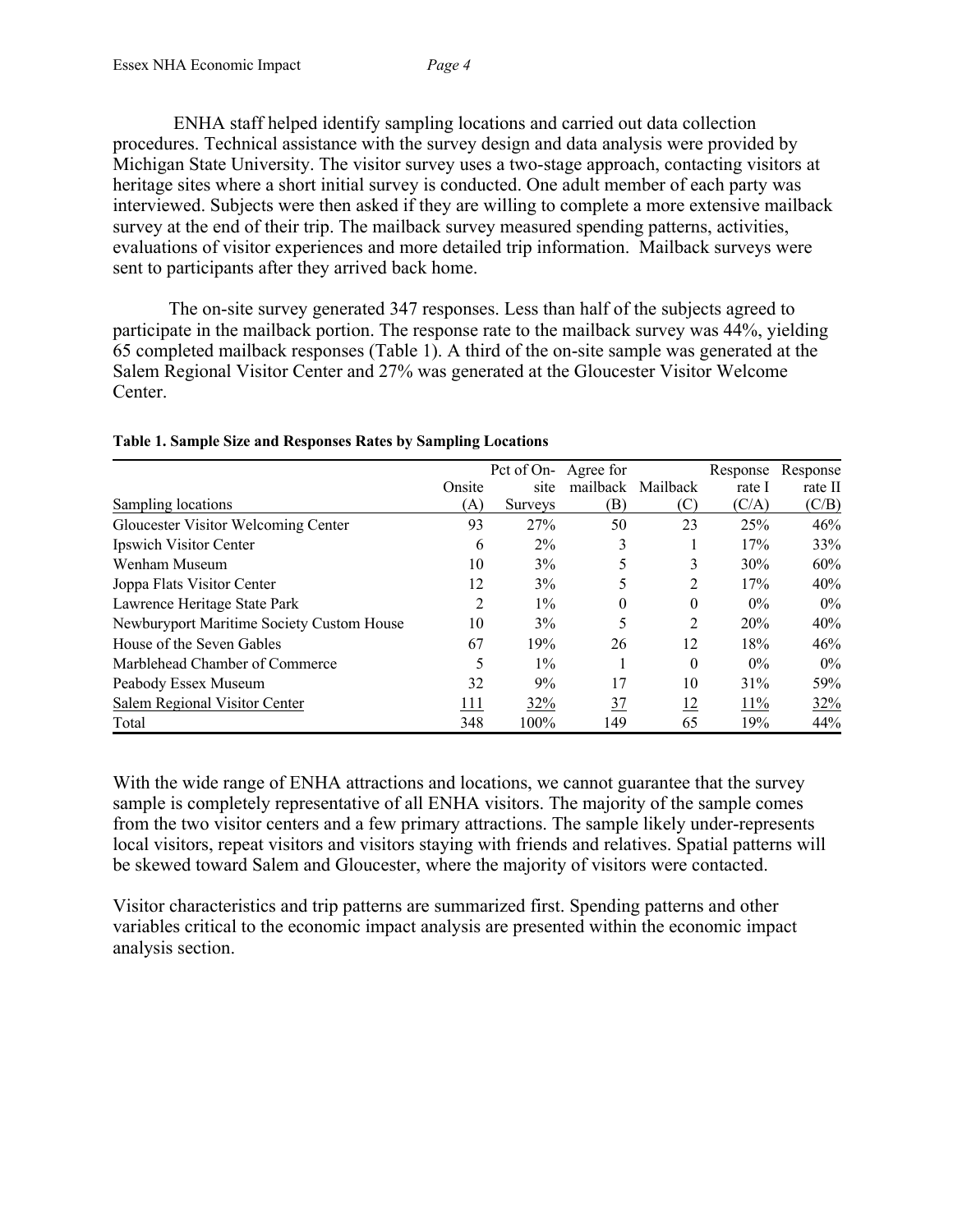## **VISITOR AND TRIP CHARACTERISTICS**

#### **Visitor Characteristics**

Like tourists more generally and heritage tourists in particular, ENHA visitors have above average educational and income levels. Almost three in four have college degrees and over 75% have household incomes above \$50,000 (Table 2). Three fourths of the sample were 46 years of age or older and 68% were female. Roughly 30% of visitors are from Massachusetts, 8% from foreign countries. One in four parties had children in the household (Table 2).

| Attribute                       | Percent | Attribute                                     | Percent |
|---------------------------------|---------|-----------------------------------------------|---------|
| Gender                          |         | Age                                           |         |
| Male                            | 32%     | < 25                                          | 3%      |
| Female                          | 68%     | $26 - 35$                                     | 9%      |
| Total                           | 100%    | $36 - 45$                                     | 12%     |
|                                 |         | $46 - 55$                                     | 35%     |
| <b>Racial/Ethnic Background</b> |         | $56 - 65$                                     | 29%     |
| Asian                           | $2\%$   | $\geq 65$                                     | 11%     |
| Hispanic of any race            | 2%      | Total                                         | 100%    |
| Native American                 | 2%      | <b>Education</b>                              |         |
| White/Caucasian                 | 95%     | Less than high school                         | $2\%$   |
| Total                           | 100%    | High school graduate                          | 11%     |
| <b>Place of Origin</b>          |         | Some College or 2 year degree                 | 15%     |
| United States - Massachusetts   | 29%     | 4-year undergraduate degree                   | 35%     |
| United States - Other states    | 62%     | Some graduate school                          | 37%     |
| United Kingdom                  | 4%      | Total                                         | 100%    |
| Canada                          | 2%      |                                               |         |
| Germany                         | $1\%$   | <b>Household composition</b>                  |         |
| Other Countries                 | $1\%$   | Adults only $(18+)$                           | 74%     |
| Total                           | $100\%$ | Adults and children                           | 26%     |
|                                 |         | Total                                         | 100%    |
| <b>Household income</b>         |         | Age of Adults in the household <sup>a</sup>   |         |
| < \$20,000                      | 4%      | $18 - 25$                                     | 15%     |
| \$20,000 - \$34,999             | 5%      | 26-59                                         | 90%     |
| \$35,000 - \$49,999             | 13%     | 60 or older                                   | 54%     |
| \$50,000 - \$74,999             | 25%     | Age of Children in the household <sup>a</sup> |         |
| \$75,000 - \$99,999             | 22%     | $<$ 5                                         | 24%     |
| \$100,000 or more               | 31%     | $6 - 12$                                      | 41%     |
| Total                           | 100%    | $13 - 17$                                     | 71%     |

#### **Table 2. Visitor Characteristics**

a. Percentages do not sum to 100 because visitors could select more than one category.

Note. All demographic Information was obtained from the post-trip mailback survey  $(N=65)$ .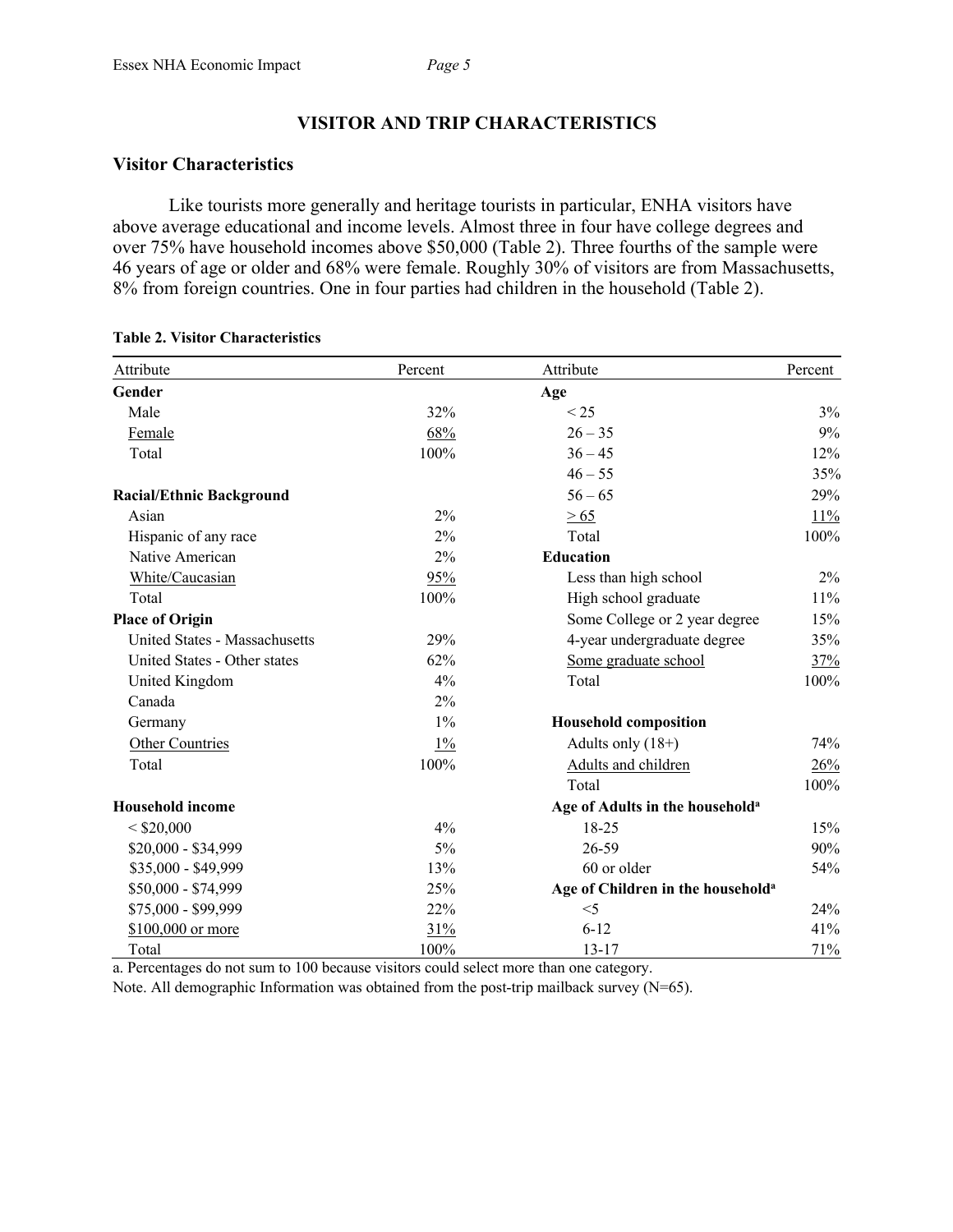## **Trip Characteristics**

The sampled visit was the first visit to Essex County/ the North of Boston region for over half of the sample (Table 3). Repeat visitors had made an average of 4.8 trips to the region in the past 12 months. Eighty-two percent of sampled visitors indicated that the primary purpose of their trip was for pleasure/leisure, followed by visiting friends and relatives (13%). Six in ten visitors were on day trips to the region with an average stay of five hours; visitors who stayed overnight in the region (39%) had an average stay of 3.7 nights. Hotels were the most frequently cited lodging type (54%) for overnight visitors, followed by Bed and Breakfasts (20%), and stays with friends or relatives (15%). A quarter of visitor parties included children; 61% of travel party were composed of two adults.

#### **Table 3. Trip Characteristics**

| First trip to Essex County / North of Boston region     |           |                |             | A day trip or overnight trip      |         |                 |         |
|---------------------------------------------------------|-----------|----------------|-------------|-----------------------------------|---------|-----------------|---------|
|                                                         | Frequency |                | Percent     |                                   |         | Frequency       | Percent |
| No                                                      |           | 164            | 47%         | Day Trip                          |         | 212             | 61%     |
| Yes                                                     |           | 183            | 53%         | Overnight Trip                    |         | 136             | 39%     |
| Total                                                   |           | 347            | 100%        | Total                             |         | 348             | 100%    |
| Purpose of the trip                                     |           |                |             | Lodging used in the local area    |         |                 |         |
|                                                         |           | Frequency      | Percent     |                                   |         | Frequency       | Percent |
| Pleasure trip                                           |           | 281            | 82%         | Hotel or Motel                    |         | 69              | 54%     |
| Visiting friends or relatives                           |           | 44             | 13%         | Bed & Breakfast                   |         | 26              | 20%     |
| <b>Business</b><br>Special event/ festival              |           | 9<br>5         | 3%<br>$1\%$ | Staying with<br>friends/relatives |         | 15              | 12%     |
|                                                         |           |                |             | Campground                        |         | 11              | 9%      |
| Other                                                   |           | $\overline{3}$ | $1\%$       | Staying outside the               |         |                 |         |
| Total                                                   |           | 342            | 100%        | local area                        |         | 6               | $5\%$   |
| Composition of the travel party                         |           |                |             | Total                             |         | 127             | 100%    |
|                                                         |           | Frequency      | Percent     | Length of stay in the local area  |         |                 |         |
| Adults only                                             |           | 265            | 76%         |                                   |         |                 |         |
| Adults with children                                    |           | 83             | 24%         | Day trips                         |         | Overnight Trips |         |
| Total                                                   |           | 348            | 100%        | Hours                             | Percent | <b>Nights</b>   | Percent |
|                                                         |           |                |             | $\mathbf{1}$                      | 5%      | $\mathbf{1}$    | 28%     |
| Distribution of adults and children in the travel party |           |                |             | $\overline{c}$                    | 7%      | $\overline{2}$  | 25%     |
| <b>Adults</b>                                           | Percent   | Children       | Percent     | 3                                 | 9%      | 3               | 21%     |
| $\mathbf{1}$                                            | 9%        | $\mathbf{1}$   | 41%         | $\overline{4}$                    | 20%     | $\overline{4}$  | 6%      |
| $\overline{c}$                                          | 61%       | $\overline{2}$ | 36%         | 5                                 | 15%     | 5               | 5%      |
| 3                                                       | 14%       | 3              | 13%         | 6                                 | 18%     | 6               | 3%      |
| 4                                                       | 12%       | $\overline{4}$ | 7%          | 7                                 | 2%      | 7               | 7%      |
| 5                                                       | 2%        | 5              | $1\%$       | 8                                 | 18%     | 10              | 2%      |
| 6                                                       | $1\%$     | 13             | $1\%$       | 9                                 | $0\%$   | 12              | $2\%$   |
| 7                                                       | $1\%$     | Total          | 100%        | 10                                | 4%      | 13              | $1\%$   |
| 15                                                      | 0%        | $\mathbf N$    | 83          | 12                                | 2%      | 27              | 1%      |
| 42                                                      | $0\%$     |                |             | Total                             | 100%    | Total           | 100%    |
| Total                                                   | 100%      |                |             | $\mathbf N$                       | 210     | $\mathbf N$     | 129     |
| N                                                       | 348       |                |             |                                   |         |                 |         |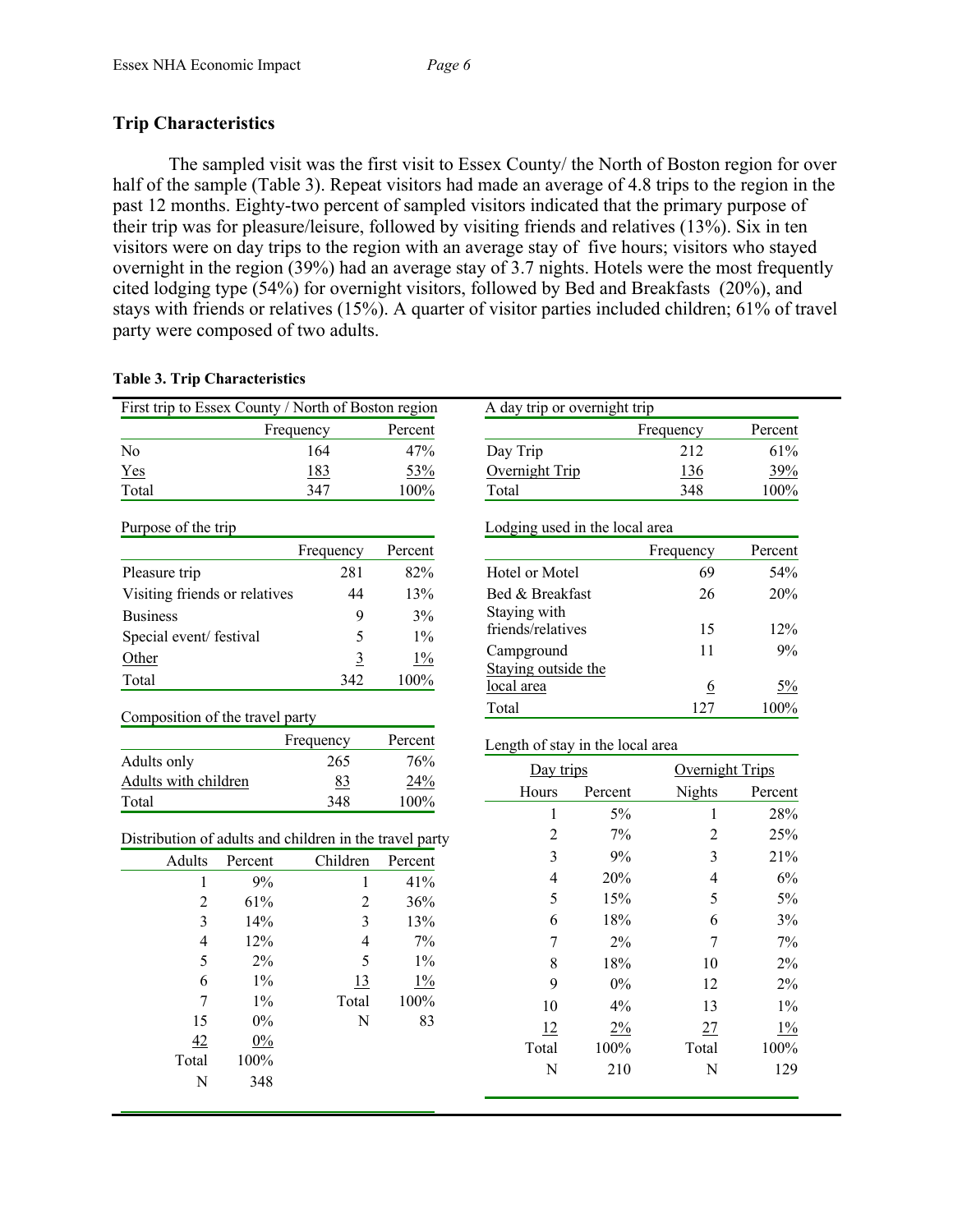#### **Travel Pattern and Activities**

More detailed travel patterns and activities were measured in the mailback survey. Due to the locations sampled these results cannot be assumed to represent all ENHA visitors. Also, due to the low response rates and small sample they are not reliable. Descriptive results for the sample completing the mailback survey are presented in Table 4. Communities and attractions visited on the trip are shown in Figures 2 and 3.

| Communities ever visited and visited on this trip |              |     |                    |       |  |
|---------------------------------------------------|--------------|-----|--------------------|-------|--|
|                                                   | Ever visited |     | Visit on this trip |       |  |
|                                                   | N            | Pct | N                  | Pct   |  |
| Salem                                             | 150          | 43% | 254                | 73%   |  |
| Gloucester                                        | 141          | 41% | 150                | 43%   |  |
| Rockport                                          | 126          | 36% | 67                 | 19%   |  |
| Newburyport                                       | 106          | 31% | 52                 | 15%   |  |
| Ipswich                                           | 102          | 29% | 35                 | 10%   |  |
| Lawrence                                          | 65           | 19% | 14                 | $4\%$ |  |
| Andover                                           | 77           | 22% | 11                 | 3%    |  |

#### **Table 4. Travel Patterns**

| Were one or more of these communities the |  |
|-------------------------------------------|--|
| trip's primary destination?               |  |

|       | N   | Pct       |
|-------|-----|-----------|
| No    | 138 | 40        |
| Yes   | 207 | <u>60</u> |
| Total | 345 | 100       |

Did you visit an ENHA visitor center on this trip? (Gloucester, Haverhill, Ipswich, Lawrence, Lynn, Newburyport, Peabody, Salem, Salisbury or Saugus)

|            | N   | Pct       |
|------------|-----|-----------|
| No         | 72  | 21        |
| <b>Yes</b> | 276 | <u>79</u> |
| Total      | 348 | 100       |

Number of communities and attractions visited on this trip

| Communities |  |
|-------------|--|
| 10ns        |  |

Note. Information obtained from the post-trip survey. Participants were asked to check the communities and sites they visited on this trip from a list of names with space to add others at the end

#### Sites visited

|          |                                                          | N              | Pct   |
|----------|----------------------------------------------------------|----------------|-------|
| 1.       | House of the Seven Gables                                | 29             | 45%   |
| 2.       | Peabody Essex Museum                                     | 19             | 30%   |
| 3.       | Salem Maritime National                                  |                |       |
|          | Historic Site                                            | 13             | 20%   |
| 4.<br>5. | Cape Ann Historical Museum<br>Saugus Iron Works National | 8              | 13%   |
|          | Historic Site                                            | 8              | 13%   |
| 6.       | Essex Shipbuilding Museum                                | 6              | 9%    |
| 7.       | Crane Estate / Crane Beach                               | 4              | 6%    |
| 8.       | Lowell's Boat Shop                                       | 4              | 6%    |
| 9.       | Wenham Museum                                            | 4              | 6%    |
|          | 10. Newburyport Custom House                             |                |       |
|          | Museum                                                   | 2              | 3%    |
|          | 11. Lawrence Heritage State Park                         | $\mathfrak{D}$ | 3%    |
|          | 12. Parker River Wildlife                                |                |       |
|          | Refuge/Plum Island                                       | 2              | 3%    |
|          | 13. Addison Gallery of Art                               | 1              | $2\%$ |
|          | 14. Lynn Heritage State Park                             | 0              | $0\%$ |

Note. Information obtained from the post-trip survey.

#### Activities on the trip

|                                    | N                           | Pct   |
|------------------------------------|-----------------------------|-------|
| Shopping                           | 30                          | 47%   |
| Visit beaches                      | 25                          | 39%   |
| Attend a festival or special event | 17                          | 27%   |
| Hiking/Biking                      | 12                          | 19%   |
| Whale watching                     | 12                          | 19%   |
| Bird watching                      | 4                           | 6%    |
| Research family history            | $\mathcal{D}_{\mathcal{L}}$ | 3%    |
| Attend a sporting event            | 1                           | $2\%$ |

Note. Information obtained from the post-trip survey.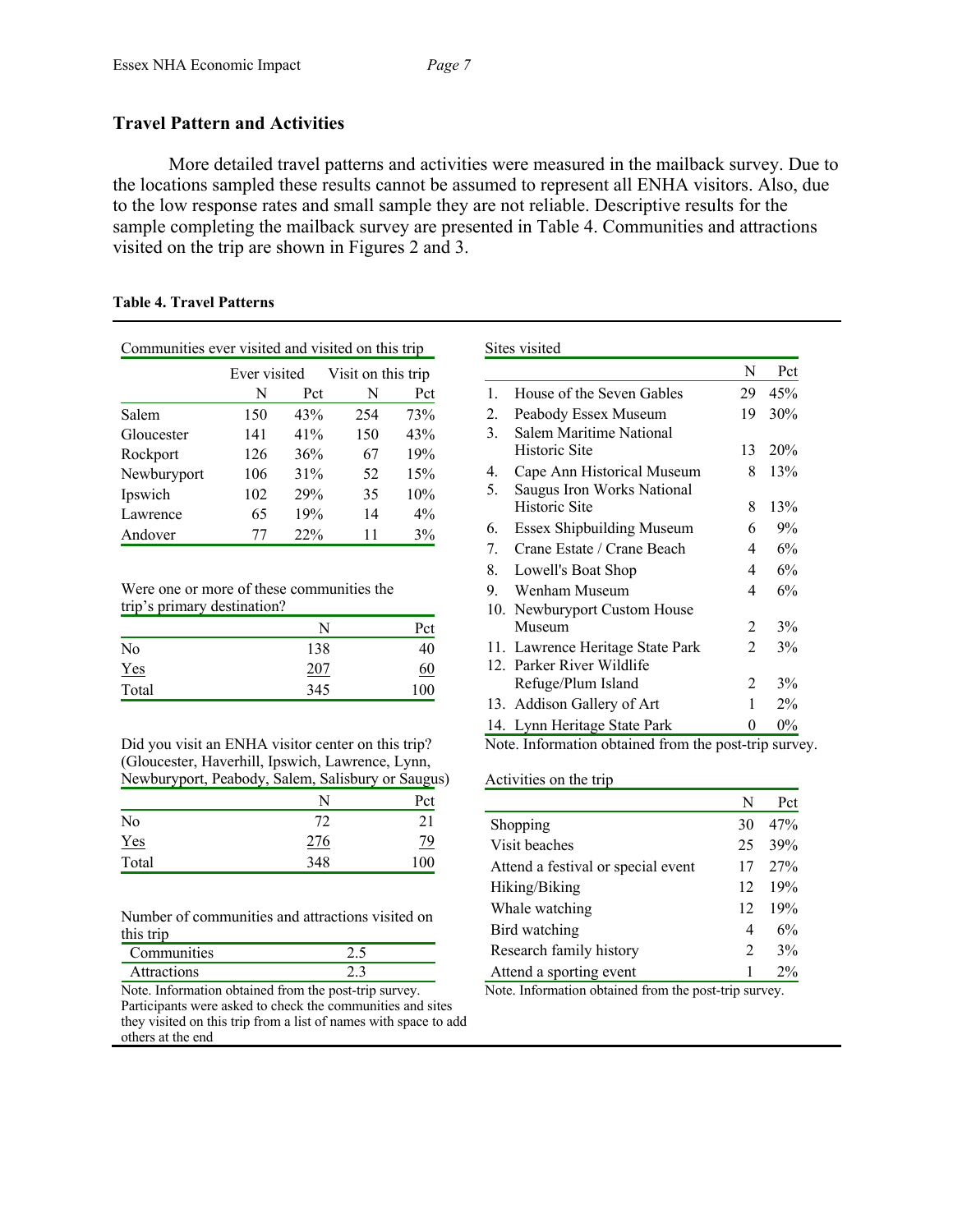



**Figure 2. Communities visited, on this trip and previously**





Other attractions listed by three or fewer respondents were: Annual Bazaar at Wingaersheek Beach, Carmilite Monistery, Endicott College, Gloucester sidewalk days, Gloucester Theatre , Halibut Point , Hammond Castle, Salem Cemetery, Salem Witch Museum , Walking Tour of Salem , Sargent House Museum, Stellwagen , and Whale Watch. Note. This information was obtained from the post-trip survey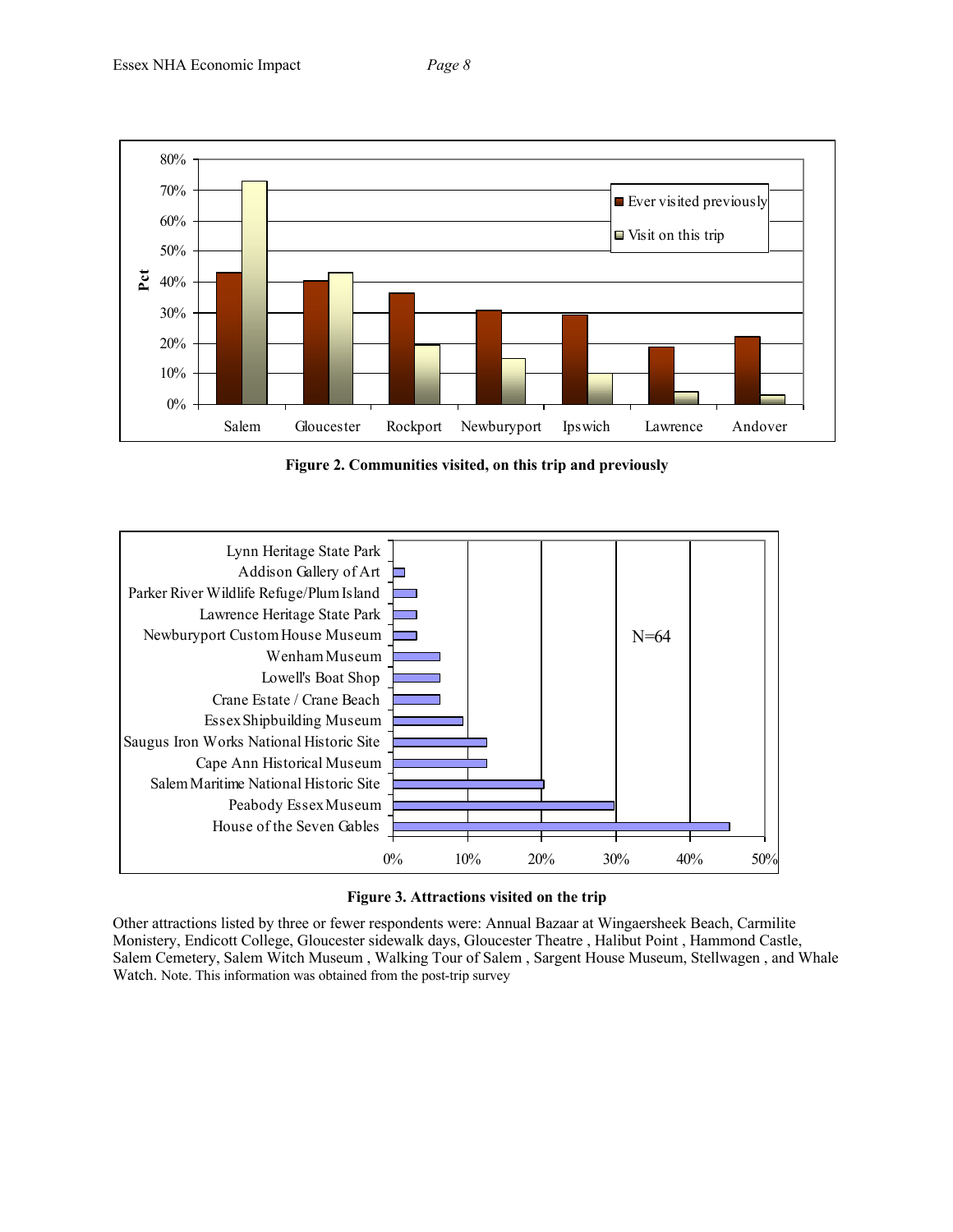## **Awareness of ENHA and Importance of Heritage Resources/Programs**

Awareness of the heritage area was measured in the on-site survey, while visitor evaluations of their experiences were measured in the mailback. About a third of the sample were at least "somewhat familiar" with the heritage area, while half indicated they were not aware and 13% were not sure (Table 5).

Another indicator of the importance of heritage programs and resources in attracting visitors is the percentage of visitors citing these as important reasons for their trip. Forty-five percent of the mailback respondents indicated that the region's historical sties and related heritage attractions were the primary reason for their trip to Essex County and an equivalent percentage reported it was a secondary reason. Only 10% of respondents reported these were not at all important.

State/regional tourism materials were cited most often by visitors as the source of information about the Essex NHA, followed by travel brochures and Web/Internet sites (Figure 5).

| Table 5. Awareness and Historical Components for Making the Trip |  |  |
|------------------------------------------------------------------|--|--|
|------------------------------------------------------------------|--|--|

| Familiarity of the Essex NHA |           |         | Historical components in making the trip to the area      |           |         |
|------------------------------|-----------|---------|-----------------------------------------------------------|-----------|---------|
|                              | Frequency | Percent |                                                           | Frequency | Percent |
| Very familiar                | 19        | $5\%$   | The primary reason<br>for the trip                        | 28        | 45%     |
| Somewhat familiar            | 109       | 31%     | A secondary reason                                        | 28        | 45%     |
| Not sure                     | 46        | 13%     | Not at all important                                      | 6         | 10%     |
| $\underline{\mathrm{No}}$    | 174       | 50%     | Total                                                     | 62        | 100%    |
| Total                        | 348       | 100%    | Note. Information was obtained from the post-trip survey. |           |         |



**Figure 4. Sources of information where visitors first learned about the Essex NHA** 

Note. Information was obtained from the post-trip survey.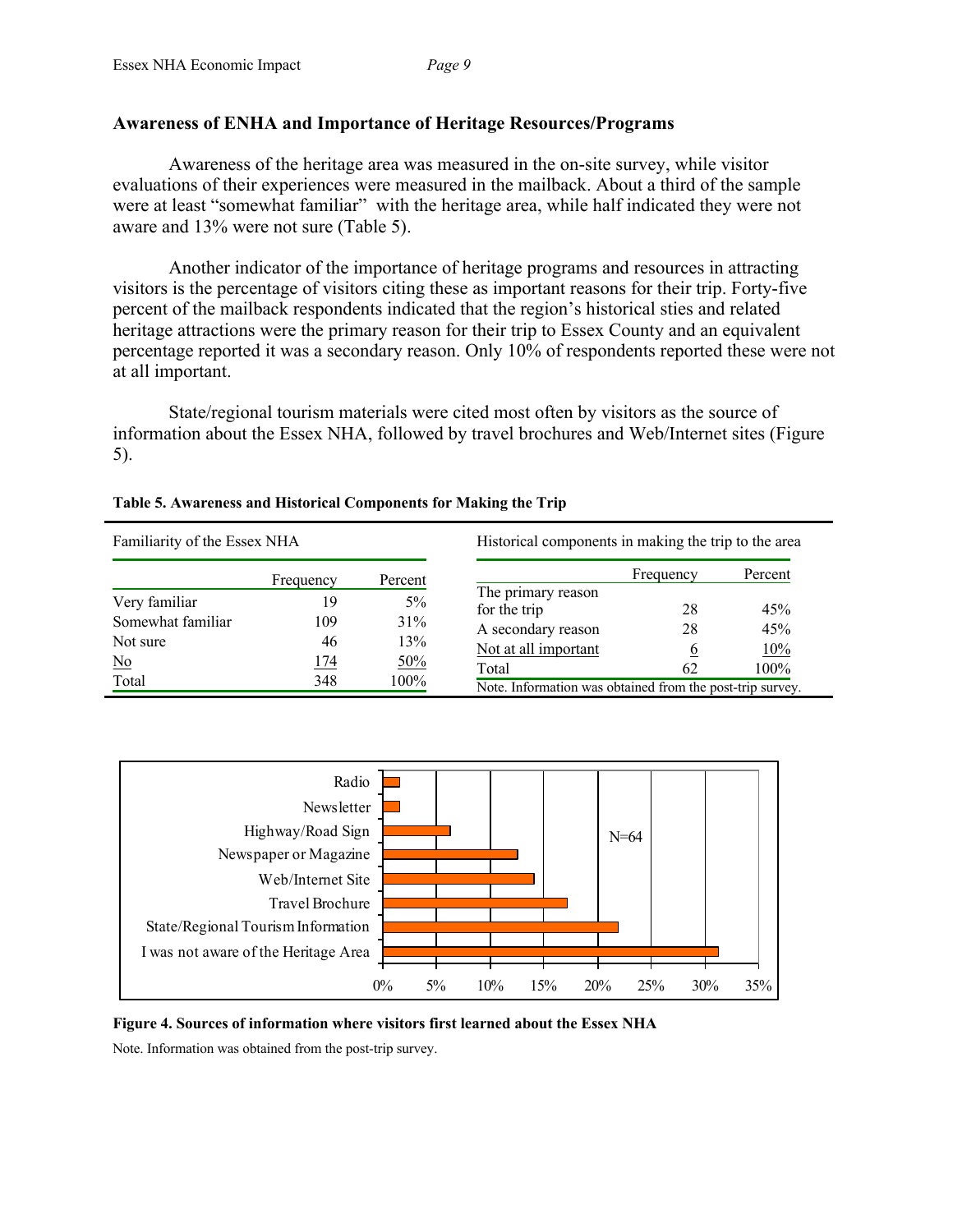## **Evaluation of Visitor Experiences**

Hospitality was the most highly rated aspect of the visitor experience; 95% of visitors rated hospitality as "excellent" or "good". Parking and Accessibility of facilities for people with disabilities received the lowest ratings, although still in the good to average range (Table 6). Evaluations were measured in the post trip survey and therefore are based on a small number of cases  $(N=65)$ .

|                            |           |      |         |       | Very  | Don't |
|----------------------------|-----------|------|---------|-------|-------|-------|
| Attribute                  | Excellent | Good | Average | Poor  | Poor  | Know  |
| Hospitality                | 57%       | 38%  | $5\%$   | $0\%$ | $0\%$ | $0\%$ |
| Exhibits                   | 50%       | 34%  | 8%      | $0\%$ | $0\%$ | $8\%$ |
| <b>Educational Program</b> | 24%       | 35%  | $2\%$   | $0\%$ | $0\%$ | 39%   |
| <b>Tours</b>               | 27%       | 32%  | $7\%$   | $0\%$ | $0\%$ | 35%   |
| Restaurants/Food           | 37%       | 40%  | 11%     | $0\%$ | $0\%$ | 13%   |
| Outdoor recreation         | 18%       | 34%  | $7\%$   | $0\%$ | $0\%$ | 41%   |
| Shopping opportunities     | 23%       | 47%  | $5\%$   | $2\%$ | $0\%$ | 24%   |
| Direction to sites         | 32%       | 49%  | 16%     | $3\%$ | $0\%$ | $0\%$ |
| Restrooms                  | 32%       | 40%  | 17%     | 3%    | $0\%$ | $8\%$ |
| Accessibility of facility  | 8%        | 13%  | 8%      | $2\%$ | $0\%$ | 69%   |
| Parking                    | 22%       | 35%  | 28%     | 8%    | $0\%$ | 8%    |

#### **Table 6. Ratings of visitor experiences at the Essex National Heritage Area**



Means computed using following scale: 1=excellent, 2=good, 3=average, 4=poor and 5=very poor.

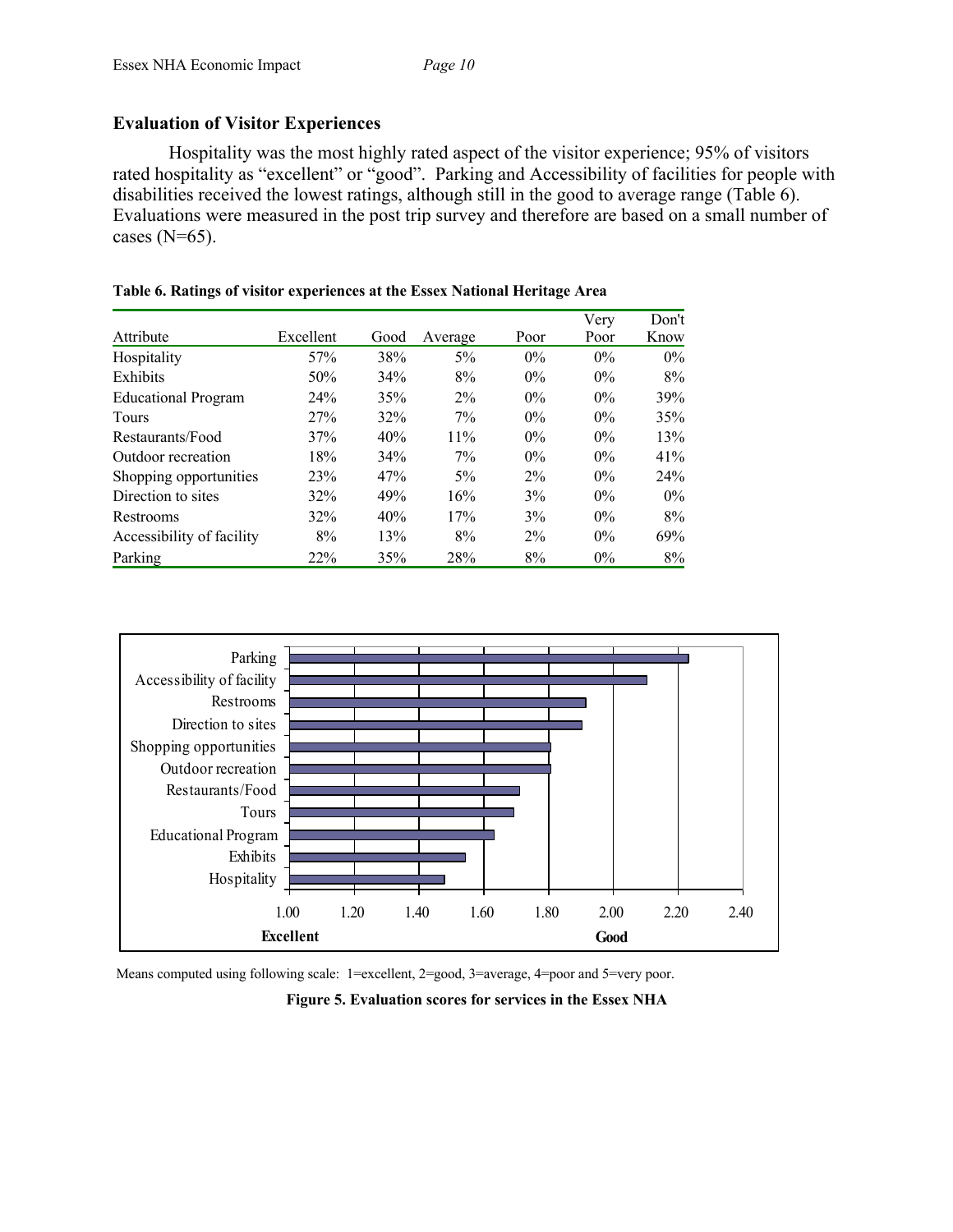## **ECONOMIC IMPACTS OF VISITORS TO THE ESSEX NATIONAL HERITAGE AREA (ENHA)**

The economic impacts of heritage visitors are estimated as:

#### **Economic Impacts = Number of Visits \* Spending per Visit \* Multipliers**

Visits are estimated from counts at eleven facilities within the Essex National Heritage Area (ENHA) and then converted to trips and nights in the area. Spending averages are estimated from the ENHA surveys supplemented with spending profiles of heritage visitors at similar sites. The MGM2 metropolitan region multipliers are used to estimate secondary effects and the MGM2 model is used to make the impact calculations (Stynes et. al. 2000).

## **Visitor Trip Segments**

In order to reliably estimate spending and economic impacts, visitors must be segmented into trip types that help explain spending patterns. Four segments were formed from data gathered in the on-site survey:

**Local-day trip**: Day visitors who reside in Essex County. Day visitors with three digit ZIP-code of 018 and 019 are included in this category. **Non-local day trips**: Day visitors from outside the region, not staying overnight in the area. This includes visitors on extended trips who spend part of a day visiting the area. **Hotel**: Overnight visitors staying in hotels, motels, or bed and breakfast establishments in the region. **Other OVN**: Other overnight visitors including campers and visitors staying with friends

or relatives in the region.

Segment shares estimated from the on-site survey are: 12% local visitors, 53% day trips from outside the region, 28% hotel and 7% other overnight trips (Table 7). The average length of stay was 2.3 nights for hotel visitors and 3.7 nights for other overnight vistiors. The average party size is 2.8 persons across all segments.

| <b>Table 7. Trip Characteristics by Lodging Segments</b> |  |
|----------------------------------------------------------|--|
|----------------------------------------------------------|--|

|                               |           | Non-local |                 |       |       |
|-------------------------------|-----------|-----------|-----------------|-------|-------|
|                               | Local-day | day       |                 |       |       |
| Lodging segment               | visitor   | visitor   | Hotel Other OVN |       | Total |
| Party size                    | 2.50      | 2.79      | 2.73            | 3.14  | 2.77  |
| Length of stay                | 1.00      | 1.00      | 2.33            | 3.71  | 1.60  |
| Number of communities visited |           |           |                 |       |       |
| on this trip                  | 1.18      | 1.55      | 2.08            | 2.04  | 1.69  |
| Number of cases               | 39        | 179       | 94              | 26    | 338   |
| Pct of cases                  | 12%       | 53%       | 28%             | $7\%$ | 100%  |

Note. Cases with party sizes larger than  $8(N=5)$  or lengths of stay longer than a week  $(N=6)$  are excluded in computing the respective averages.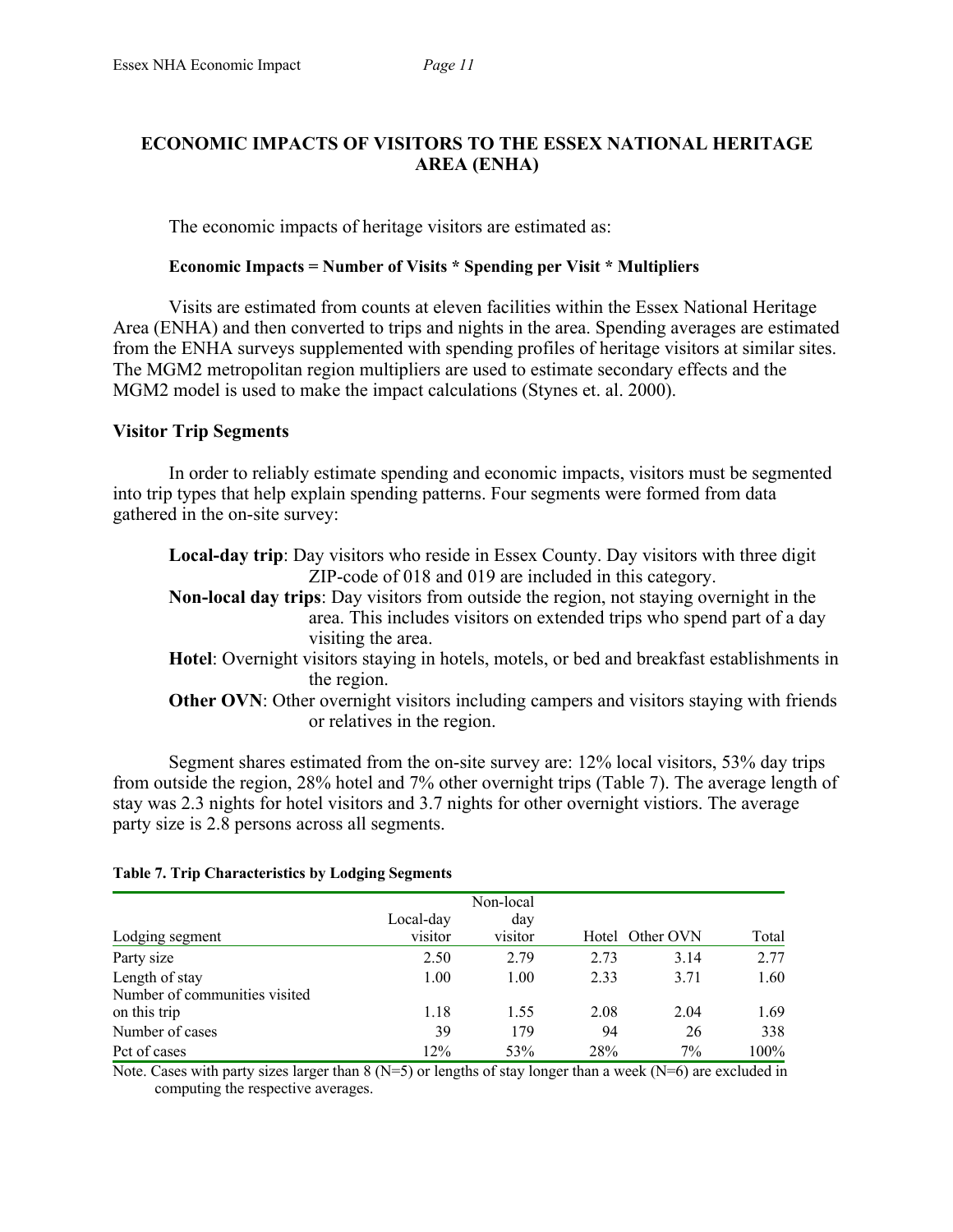#### **Visits**

Approximately 1.4 million visits were recorded at eleven sites in the Essex National Heritage Area (ENHA) in 2003 (Table 8). The majority of these visits were measured at the Salem Maritime NHS and Visitor Center (47%), other museums in Salem (24%), and Lawrence Heritage State Park (15%). The ENHA region includes numerous other attractions for which visitation data were not available. For economic analysis the appropriate unit of analysis is trips to the region or days/nights spent in the area rather than visits to individual facilities. If most heritage visitors to the region will visit one or more of the measured facilities on their trip, they will be covered by the 1.4 million visits that were measured in 2003.

| Site                                                   | Ownership             | 2003 Visits | Pct of visits |
|--------------------------------------------------------|-----------------------|-------------|---------------|
| House of the Seven Gables <sup>a</sup>                 | Private non-profit    | 123,000     | $9\%$         |
| Peabody Essex Museum                                   | Private non-profit    | 200,327     | 15%           |
| Salem Maritime NHS & Visitor Center                    | National Park Service | 649,136     | 47%           |
| Gloucester Visitor Welcoming Center                    | City-run site         | 37,280      | 3%            |
| Ipswich Visitor Center <sup>b</sup>                    | Private non-profit    | 6,033       | $0\%$         |
| Wenham Museum                                          | Private non-profit    | 31,615      | $2\%$         |
| Harold Parker State Forest                             | State-run site        | 79,512      | 6%            |
| Haverhill Historical Society/Buttonwoods Museum        | City-run site         | 12,312      | $1\%$         |
| Lawrence Heritage State Park                           | State-run site        | 212,228     | 15%           |
| Mass Audubon Joppa Flats                               | Private non-profit    | 17,371      | $1\%$         |
| Newburyport Maritime Society Custom House <sup>b</sup> | Private non-profit    | 8,081       | $1\%$         |
| Total                                                  |                       | 1,376,895   | 100%          |

#### **Table 8. Essex NHA Visitation Data by 11 Sites, 2003**

Note. <sup>a</sup> The site was closed on January and February. <sup>b</sup> The site was closed through April annually.

There will be some double counting of ENHA visitors that visit more than one of these attractions on their trip or are counted more than once at a single attraction. We are not able to reliably estimate the extent of double counting. We therefore assume that the number of visitors who may be double counted when adding up individual visit counts at the eleven facilities will roughly offset those heritage visitors who come to the ENHA area and do not visit one or more of the attractions where visits have been measured.

The 1.4 million person visits may be compared with other travel statistics for the region to provide an idea of the relative share of travel activity covered by our estimates. Excluding approximately .2 million visits by local residents, yields 1.2 million visits from outside the region. This figure is about 45% of the number of person trips to the North of Boston region<sup>1</sup> estimated in the 1999-2000 Travel Scope study (Massachusetts Office of Travel and Tourism, 2003). The Travelscope study reported that 49% of trips to the region were primarily to visit friends and relatives and 15% were business trips. Eighteen percent of visitors to the North of Boston region visited historic sites or museums, 8% attended cultural events/festivals and 5% visited a state or national park. Based on these figures we expect that heritage visitors account for between 25 and 35 percent of all trips to the region.

<sup>&</sup>lt;sup>1</sup> The North of Boston region include Essex county and 28 towns and cities in Middlesex County. The Travel Scope study includes all trips of 50 miles or more to the region.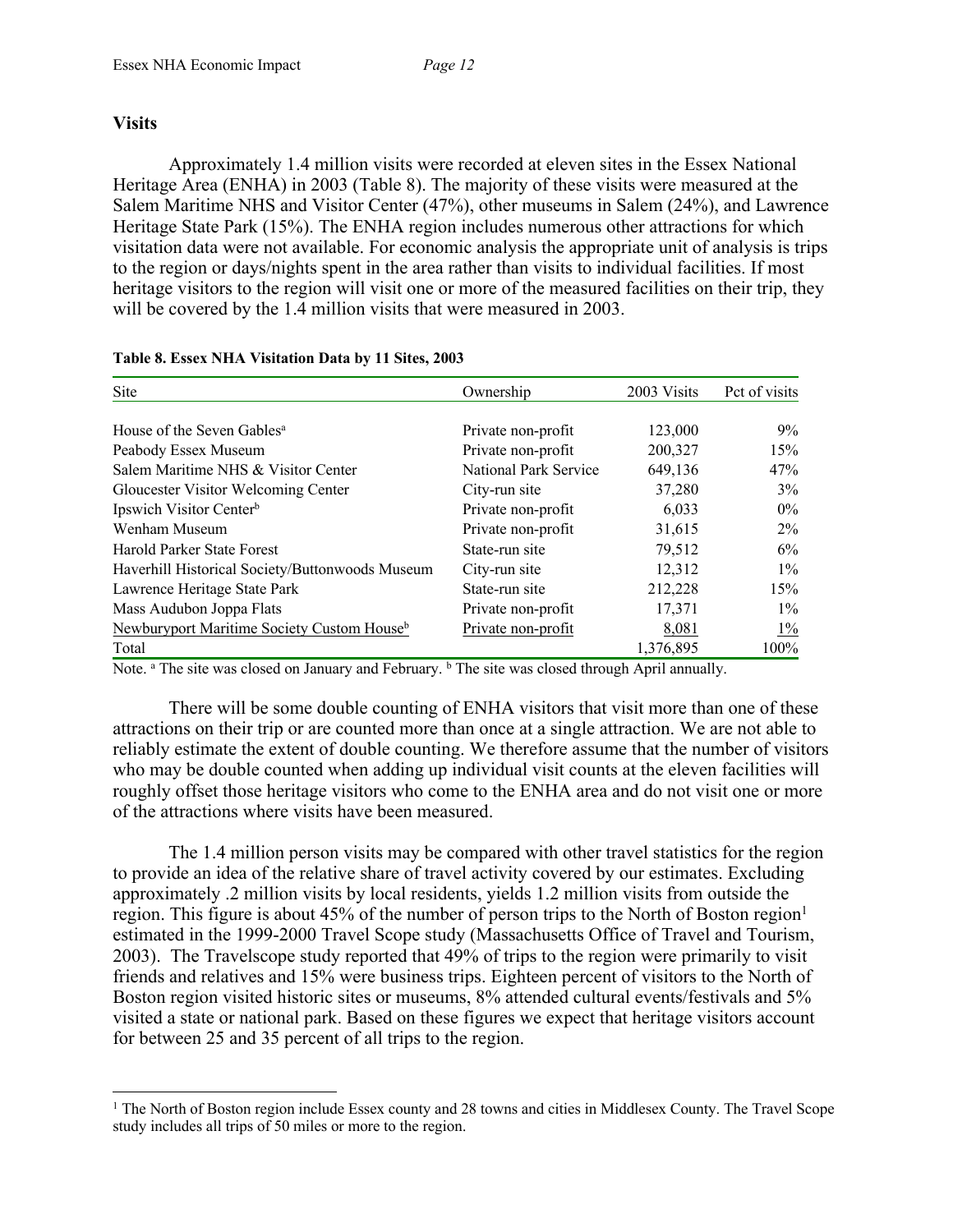## **Spending**

The ENHA survey measured spending by visitors within Essex County on their trip. Spending was measured for the entire travel party and then converted from a per party trip to per party day/night basis using visitor lengths of stay. Distinct spending profiles are estimated for each of the four visitor trip segments<sup>2</sup>.

Visitors on day trips from outside the region spent about \$100 on their trip while overnight visitors staying in hotels, motels or B&B's spent \$652 for a two to three night stay, or about \$280 per night. Overnight visitors staying in hotels, motels or B&B's averaged about \$100 per night for the room (Table 9).

Spending averages estimated in ENHA survey are subject to sampling errors of 10-15%. Although based on fairly small samples, the ENHA spending profiles for specific trip type segments are very similar to those measured in other studies, such as the Michigan museum visitor survey, which included similar types of sites and destination areas. The ENHA spending averages are slightly above average, reflecting prices and spending opportunities in the area, particularly around Salem.

| Table 9. Spending Per Party per Trip of ENHA visitors, 2003 |               |          |
|-------------------------------------------------------------|---------------|----------|
|                                                             | Non-local day |          |
| Category                                                    | visitor       | Hotel    |
| Lodging                                                     | \$0.00        | \$223.75 |
| Restaurants                                                 | \$40.25       | \$152.50 |
| Groceries                                                   | \$4.36        | \$25.00  |
| Gas                                                         | \$6.68        | \$35.94  |
| Other transportation expenses                               | \$5.61        | \$27.20  |
| Admissions                                                  | \$26.39       | \$92.13  |
| Shopping                                                    | \$19.71       | \$73.44  |
| Total                                                       | \$103.00      | \$629.95 |

These trip spending averages are converted to a per night basis in Table 10 by dividing by the lengths of stay for each segment in Table 7. Spending by local visitors was not estimated in the ENHA survey and there were not enough cases to estimate expenses for other types of overnight visitors. Profiles for these two groups were therefore adapted from a recent Michigan museum visitor study (Stynes, Vander Stoep and Sun, 2003). A length of stay of two nights is used for the "other overnight" segment. This is a reduction from the average of 3.7 nights measured in the ENHA survey to avoid counting spending that may not be directly associated with the visit to ENHA sites.

<sup>&</sup>lt;sup>2</sup> This procedure circumvents small sample and potential non-response bias problems in the mailback survey by adjusting the sample to the distribution of trip types measured in the on-site survey.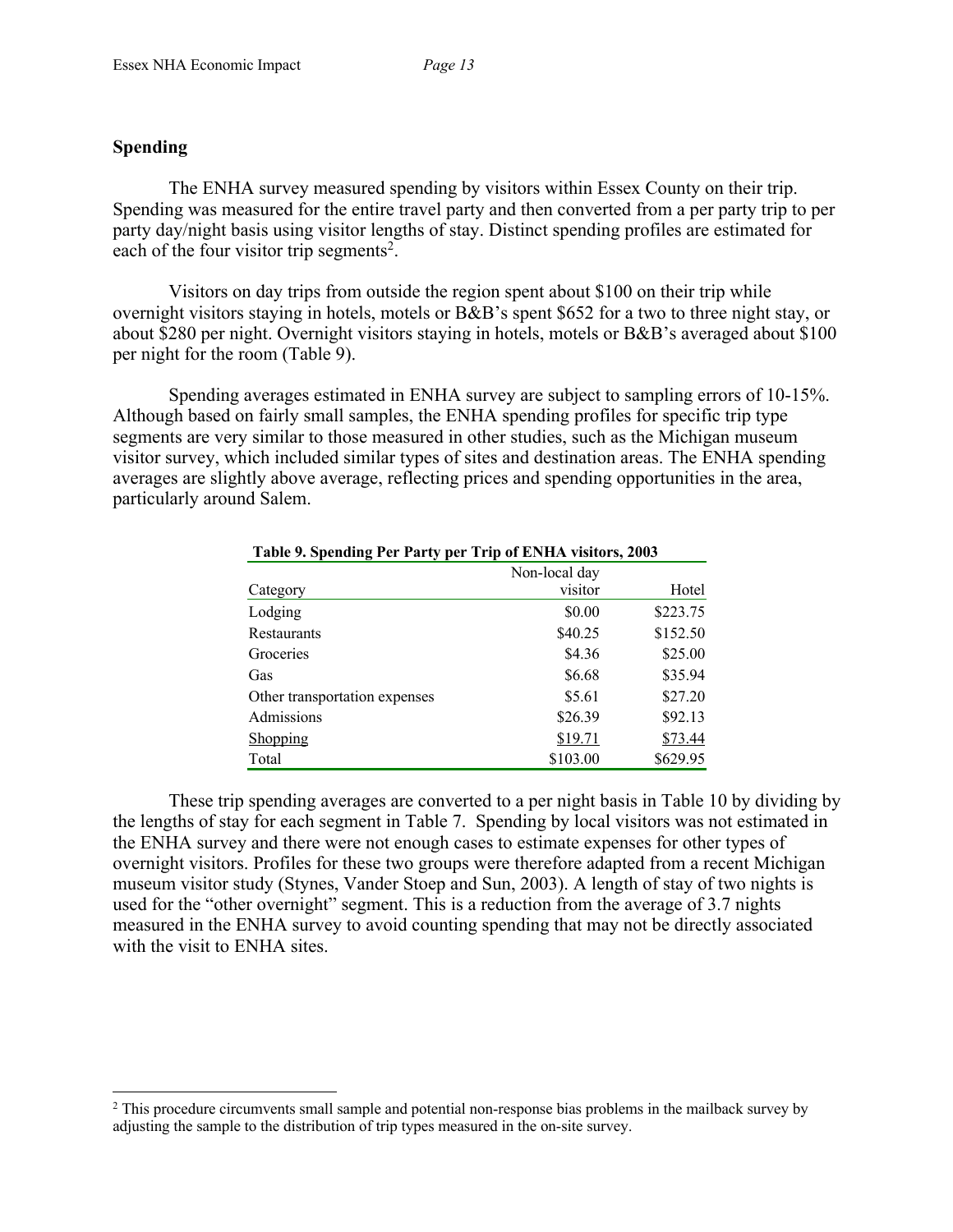|--|--|--|

|                               | Local day Non-local day |          |          |           |
|-------------------------------|-------------------------|----------|----------|-----------|
| Category                      | visitor                 | visitors | Hotel    | Other OVN |
| Lodging                       | \$0.00                  | \$0.00   | \$99.44  | \$12.00   |
| Restaurants                   | \$13.35                 | \$40.25  | \$67.78  | \$22.70   |
| Groceries                     | \$1.72                  | \$4.36   | \$11.11  | \$9.53    |
| Gas                           | \$4.68                  | \$6.68   | \$15.97  | \$11.79   |
| Other transportation expenses | \$0.70                  | \$5.61   | \$12.09  | \$4.70    |
| Admissions                    | \$11.57                 | \$26.39  | \$40.94  | \$25.00   |
| Shopping                      | \$16.80                 | \$19.71  | \$32.64  | \$17.28   |
| Total                         | \$48.82                 | \$103.00 | \$279.98 | \$103.00  |

|  |  |  | Table 8. Spending Per Party per Night of ENHA visitors, 2003 (\$ per party per day/night) |  |  |  |  |
|--|--|--|-------------------------------------------------------------------------------------------|--|--|--|--|
|--|--|--|-------------------------------------------------------------------------------------------|--|--|--|--|

Note. Spending profiles for local day visitor and Other OVN segments were adapted from a survey of museum visitors in Michigan (Stynes, Vander Stoep and Sun, 2003). Spending is reported on a per day basis for day trips and a per night basis for overnight stays.

Total visitor spending is estimated by multiplying the number of visits within each segment times the spending averages. To use the per night spending averages, visits must be converted to a party day/night basis using the following formula:

#### Party nights = (Person visits  $*$  length of stay) / party size

Conversion factors are given in Table 7, with the exception that a length of stay of 2 is used for the other overnight segment. A typical travel party consisted of 2.8 people. Overnight visitors in hotels, motels and B&B's averaged 2.3 nights in the area. Those staying in campgrounds or with friends and relatives had slightly longer stays, but for the purposes of this study two nights of spending are attributed to  $ENHA<sup>3</sup>$ .

The 1.4 million visits to ENHA sites translates into approximately 500,000 party trips to the area and 727,000 party days/night. The hotel segment accounts for 46% of the party nights, other overnight stays account for 8%, day trips from outside the region 36% and locals 9% (Table 11)

|                                |           | Non-local |          |           |          |
|--------------------------------|-----------|-----------|----------|-----------|----------|
|                                | Local-day | day       |          |           |          |
|                                | visitor   | visitor   | Hotel    | Other OVN | Total    |
| Average spending (\$ per party |           |           |          |           |          |
| day/night)                     | \$48.82   | \$103.00  | \$279.97 | \$103.00  | \$179.24 |
| Party nights (000's)           | 67,200    | 265,000   | 333,926  | 61,250    | 727,376  |
| Total spending (\$millions)    | \$ 3.3    | \$27.3    | \$93.5   | \$6.3     | \$130.4  |
| Pct of party nights            | 9%        | 36%       | 46%      | 8%        | 100%     |
| Pct of spending                | 3%        | 21%       | 72%      | $5\%$     | 100%     |

#### **Table 9. Summary of ENHA Visitor Party Nights and Spending in the Region**

 <sup>3</sup> Length of stay was measured in the mailback survey and sample sizes for the other overnight segment were too small to be reliable.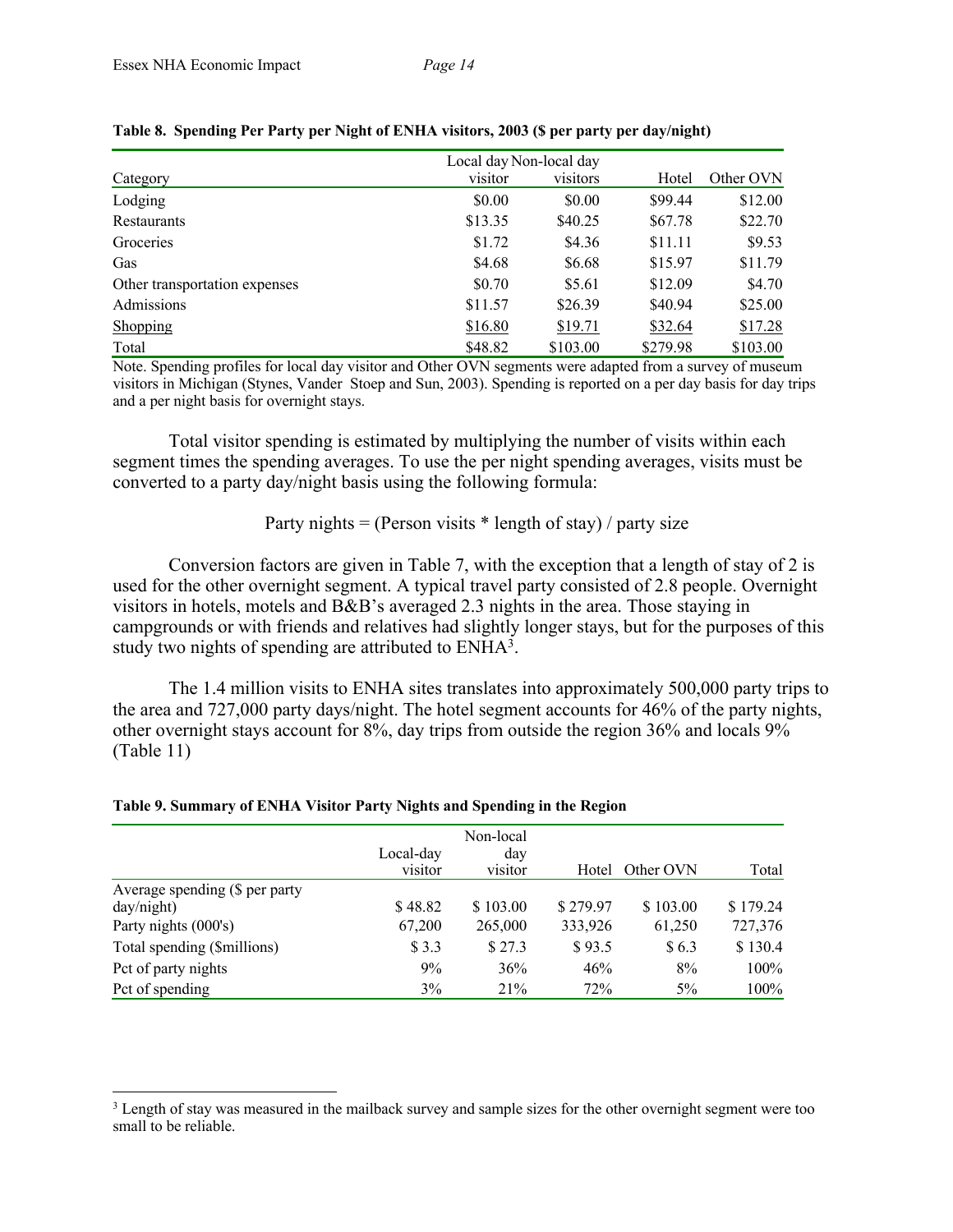Total spending by these visitors in 2003 was \$130 million, of which \$127 million is by visitors from outside the region (Table 12). Sectors most immediately impacted by visitor spending are lodging (\$33 million in sales), restaurants (\$35 million), attractions (\$23 million) and retail shops (\$18 million). Overnight visitors staying in hotels, motels, and B&B's account for almost three fourths of the spending.

The total ENHA visitor spending of \$130 million is 25% of the \$514 million that TIA (2003) estimates for all visitors to Essex County in 2002. It should be noted that TIA includes some spending not covered in the ENHA surveys<sup>4</sup>. The \$33 million in hotel spending by ENHA visitors accounts for 30% of hotel receipts in Essex county based on 2002 room tax figures.

|                                 |                      | Non-local      |          |                 |          |
|---------------------------------|----------------------|----------------|----------|-----------------|----------|
|                                 | Local-day<br>visitor | day<br>visitor |          | Hotel Other OVN | Total    |
|                                 |                      |                |          |                 |          |
| Motel, hotel cabin or B&B       | \$0                  | \$0            | \$33,206 | \$0             | \$33,206 |
| Camping fees                    | $\theta$             | 0              | $\theta$ | 735             | 735      |
| Restaurants & bars              | 897                  | 10,666         | 22,634   | 1,390           | 35,587   |
| Groceries, take-out food/drinks | 116                  | 1,155          | 3,710    | 584             | 5,565    |
| Gas $&$ oil                     | 314                  | 1,770          | 5,333    | 722             | 8,140    |
| Local transportation            | 47                   | 1,487          | 4,037    | 288             | 5,859    |
| Admissions & fees               | 778                  | 6,993          | 13,671   | 1,531           | 22,973   |
| Shopping                        | 1,129                | 5,223          | 10,899   | 1,058           | 18,310   |
| Total                           | 3,281                | 27,295         | 93,489   | 6,309           | 130,374  |

| Table 10. Total Spending by ENHA Visitors in 2003 (\$000's) |  |  |  |  |  |
|-------------------------------------------------------------|--|--|--|--|--|
|-------------------------------------------------------------|--|--|--|--|--|

## **Multipliers**

Spending is converted to the associated income and jobs in the region using economic ratios and multipliers from an input-output model. The MGM2 model employs distinct multipliers for each tourism-related sector. The multipliers convert sales into the associated jobs and income and estimate secondary effects as the visitor spending circulates through the local economy. The MGM2 metropolitan area multipliers best capture the Essex county economy (The full set of MGM2 multipliers are reported in the Appendix).

Direct effects capture the sales, jobs and income in those businesses selling directly to visitors, e.g. hotels, restaurants, attractions, and retail shops. On average, every million dollars of sales from visitor spending supports 30 direct jobs. Forty percent of sales represents wages and salaries to workers in tourism businesses. The overall sales multiplier for the ENHA region is 1.46 which compares to the statewide tourism sales multiplier for Massachusetts of 1.61 used by TIA (2003). A sales multiplier of 1.46 means that for every dollar of direct sales another \$. 46 in sales is generated in the region through secondary effects<sup>5</sup>. The sales multiplier represents the ratio: (direct + secondary effects) / direct effects. Total sales effects can be estimated by multiplying the sales multiplier times direct sales.

 <sup>4</sup> For example, TIA includes imputed motor vehicle operating expenses, imputed rents for stays at seasonal homes and airfares.

<sup>5</sup> Secondary effects include sales in backward linked industries (indirect effects) in the region as well as sales from household spending of income earned from tourists (induced effects).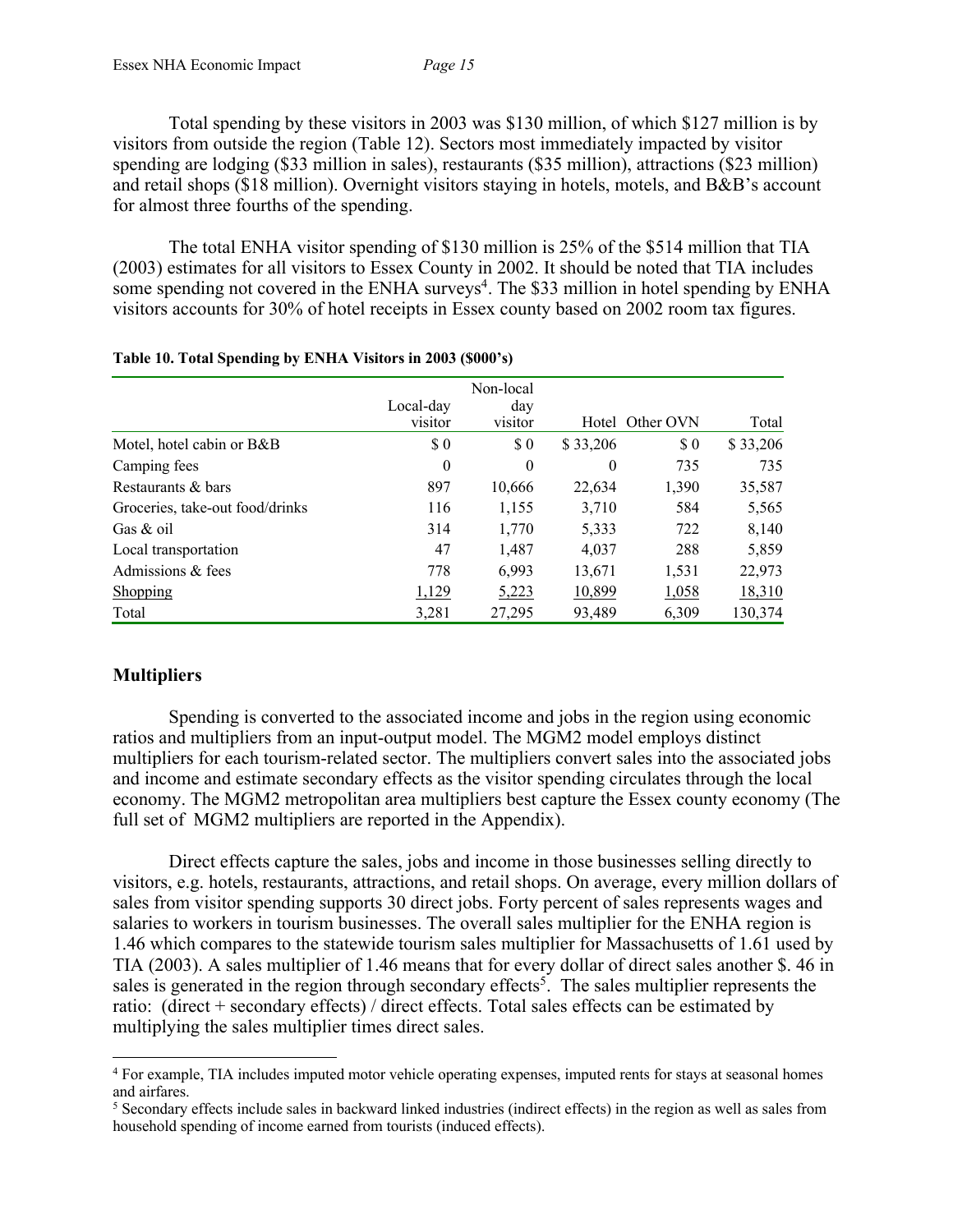## **Economic Impacts of Visitor Spending**

Direct effects of ENHA visitor spending include \$114 million in sales, approximately 3,500 jobs, \$45 million in wages and salaries and \$70 million in value added to the region (Table 13)<sup>6</sup>.

|                             |               |                | Personal      |               |
|-----------------------------|---------------|----------------|---------------|---------------|
|                             | <b>Sales</b>  | Jobs           | Income        | Value Added   |
| Sector/Spending category    | (\$ Millions) | (Thousands)    | (\$ Millions) | (\$ Millions) |
| <b>Direct Effects</b>       |               |                |               |               |
| Motel, hotel cabin or B&B   | \$33,206      | 840            | \$13,203      | \$21,137      |
| Camping fees                | \$735         | 19             | \$292         | \$468         |
| Restaurants & bars          | \$35,587      | 1,072          | \$12,613      | \$18,114      |
| Admissions & fees           | \$22,973      | 1,090          | \$9,149       | \$15,009      |
| Local transportation        | \$5,859       | 142            | \$2,669       | \$3,366       |
| Retail Trade                | \$12,378      | 309            | \$6,441       | \$10,493      |
| Wholesale Trade             | \$1,379       | 11             | \$531         | \$941         |
| Local Production of Goods   | \$1,725       | $\overline{5}$ | \$323         | \$585         |
| <b>Total Direct Effects</b> | \$113,841     | 3,488          | \$45,221      | \$70,113      |
| Secondary Effects           | \$52,667      | 691            | \$19,824      | \$33,283      |
| <b>Total Effects</b>        | \$166,508     | 4,179          | \$65,045      | \$103,397     |

#### **Table 11. Economic Impacts of ENHA Visitor Spending, 2003**

Another \$53 million in sales results from secondary effects that support an additional 691 jobs, \$20 million in wages and salaries and \$33 million in value added.

## **DISCUSSION**

Using the MGM2 model, we are able to make estimates of spending by ENHA visitors and the associated economic impacts of this spending. The largest potential source of error stems from the visit estimates. Attributing spending and impacts directly to ENHA programs also poses difficulties. Visit estimates are based on counts at prominent facilities where reliable visitor counts are available. These counts will miss heritage visitors who do not visit one or more of the measured attractions during their trip. Summing visits will also double count some visitors. To carry through the analysis, we assumed these two factors would roughly cancel each other.

Impact estimates are therefore based on 1.4 million person trips to the area. The trip and spending estimates are reasonably consistent with other area travel statistics given some differences across data sources and the inherent difficulty of distinguishing among heritage tourists, ENHA visitors, and general tourism in the region. For example, based on this study ENHA visitors represent 45% of person trips to the North of Boston region, 25% of TIA's reported tourist spending in Essex county in 2002, and 30% of Essex county hotel sales.

 <sup>6</sup> Wages and salaries include payroll benefits. Value added is the sum of wages and salaries of workers, rents and profits of businesses, and sales and other indirect business taxes. Value added is the preferred measure of the contribution of an industry or region to gross national or state product. It excludes the portion of sales that goes to purchase inputs from other firms.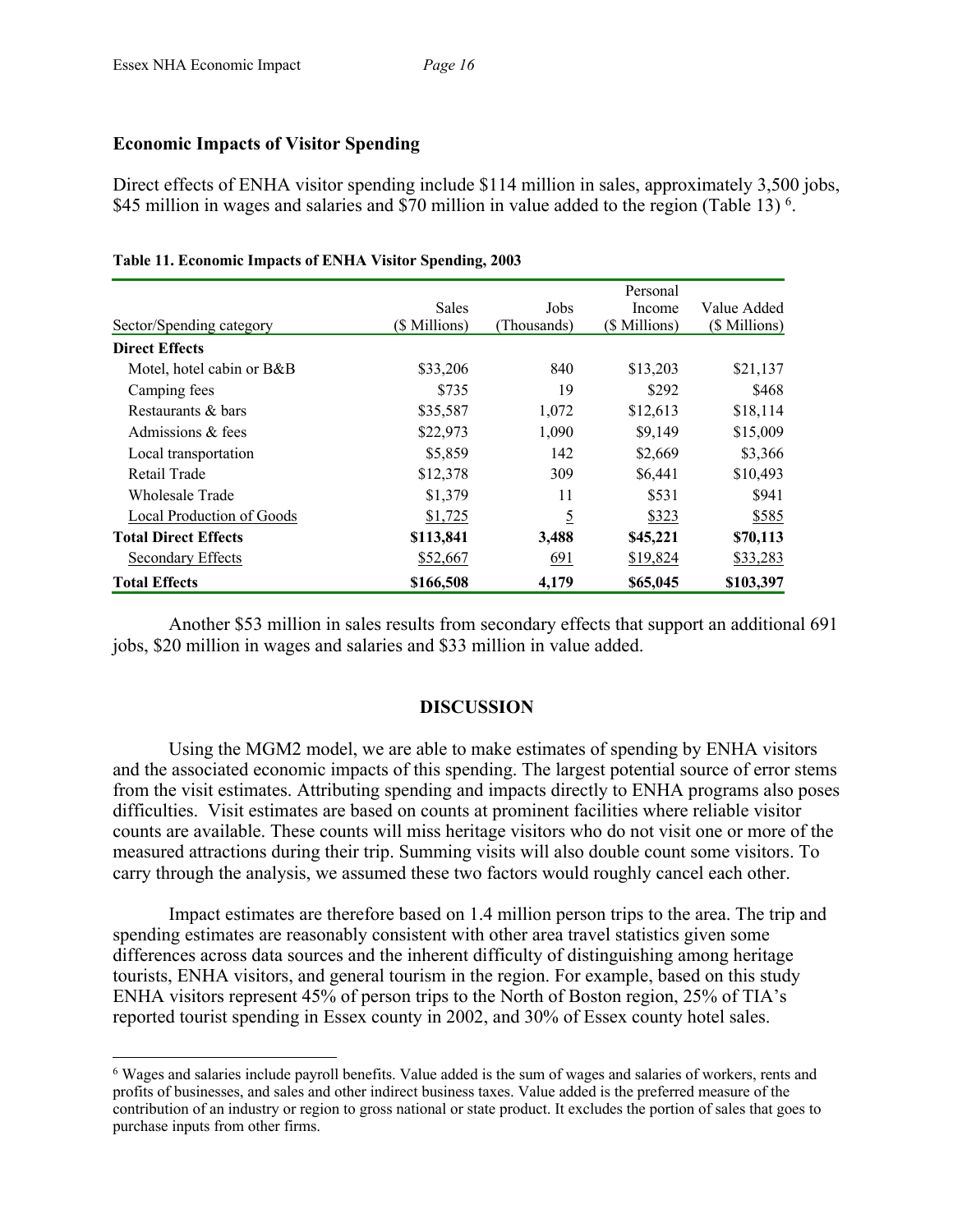The impact models are linear so any adjustments in the overall estimate of trips can be readily translated into revised impact estimates. That is, doubling trips will double impacts and halving them will cut impacts in half. Results are sensitive to the mix of trip types as overnight visitors staying in hotels have significantly greater economic impacts than day visitors or those staying with friends and relatives (VFR) in the area.

The percentage of ENHA visitors staying with friends and relatives was much smaller than for travelers in general to the region (10% for ENHA compare to 48% in TIA study). Local visitors and those staying with friends and relatives may be underestimated in the ENHA survey, as these segments may represent a larger share of visitors to some of the facilities that were not directly sampled.

We cannot directly estimate the effects of heritage area designation or impacts of specific ENHA programs. Only six percent of visitors were "very familiar" with the Essex NHA" although 31% were "somewhat familiar". The region's historical sites were the primary trip purpose for 45% of ENHA visitors and a secondary purpose for another 45%. The region's heritage attractions are clearly one of the most important generators of trips and spending.

This study establishes useful baseline figures for ENHA. It begins to identify the portion of overall tourism and economic activity in the region associated with heritage programs and facilities. Further research will be needed to evaluate specific ENHA programs and track changes in activity over time. We especially recommend efforts to track visitation at a larger share of area attractions and also research to sort out potential double counting of visitors across these attractions. A wider sample is also recommended to measure trip segment shares.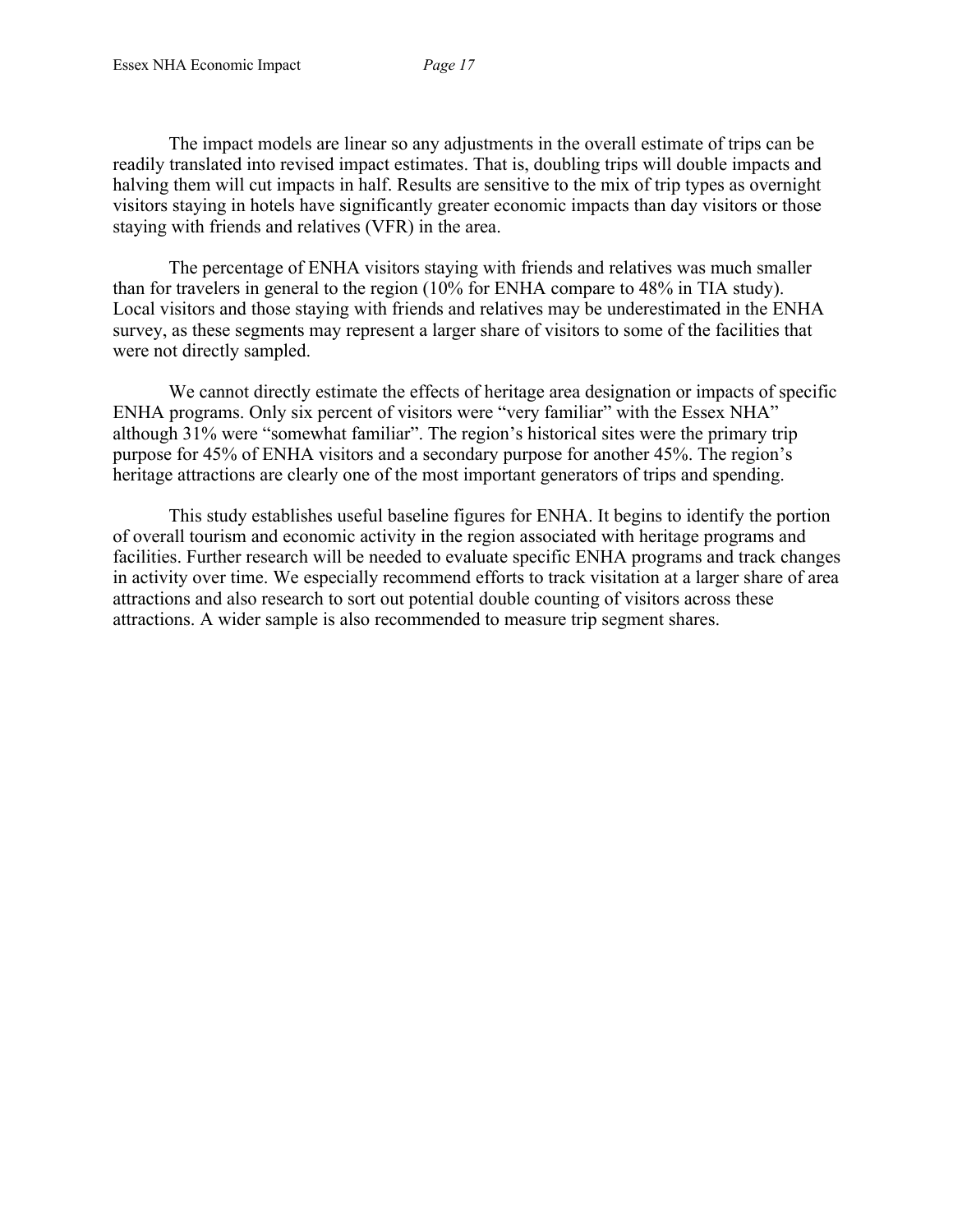#### **REFERENCES**

- Massachusetts Office of Travel and Tourism (MOTT). 2003 . North of Boston Annual Domestic Visitor profile. Downloaded January 7, 2004, URL: http://www.massvacation.com/html/industry\_news/research/northprof.pdf
- National Park Service. 2002. National Park Service National Heritage Areas. Downloaded January 8, 2004, URL: http://www.cr.nps.gov/heritageareas/AREAS/ESSEX.HTM
- Travel Industry Association of America (TIA). 2003. The Economic Impact of Travel on Massachusetts Counties, 2002. Report for Massachusetts Office of Travel and Tourism. Available at MOTT website. http://www.mass-

vacation.com/html/industry\_news/research/MA%202002%20Report.pdf

- Stynes, D. J., Propst, D.B., Chang, W. and Sun, Y. 2000. Estimating national park visitor spending and economic impacts: The MGM2 model. May, 2000. Final report to National Park Service. East Lansing, Michigan: Department of Park, Recreation and Tourism Resources, Michigan State University.
- Stynes, D. J., and Sun, Y. 2003. Alliance of National Heritage Areas: Visitor Survey Guide. East Lansing, Michigan: Department of Park, Recreation and Tourism Resources, Michigan State University.
- Stynes, D. J., Vander Stoep, G. A., & Sun, Y. 2003. Economic impacts of Michigan museums. East Lansing, MI: Department of Park, Recreation and Tourism Resources, Michigan State University.